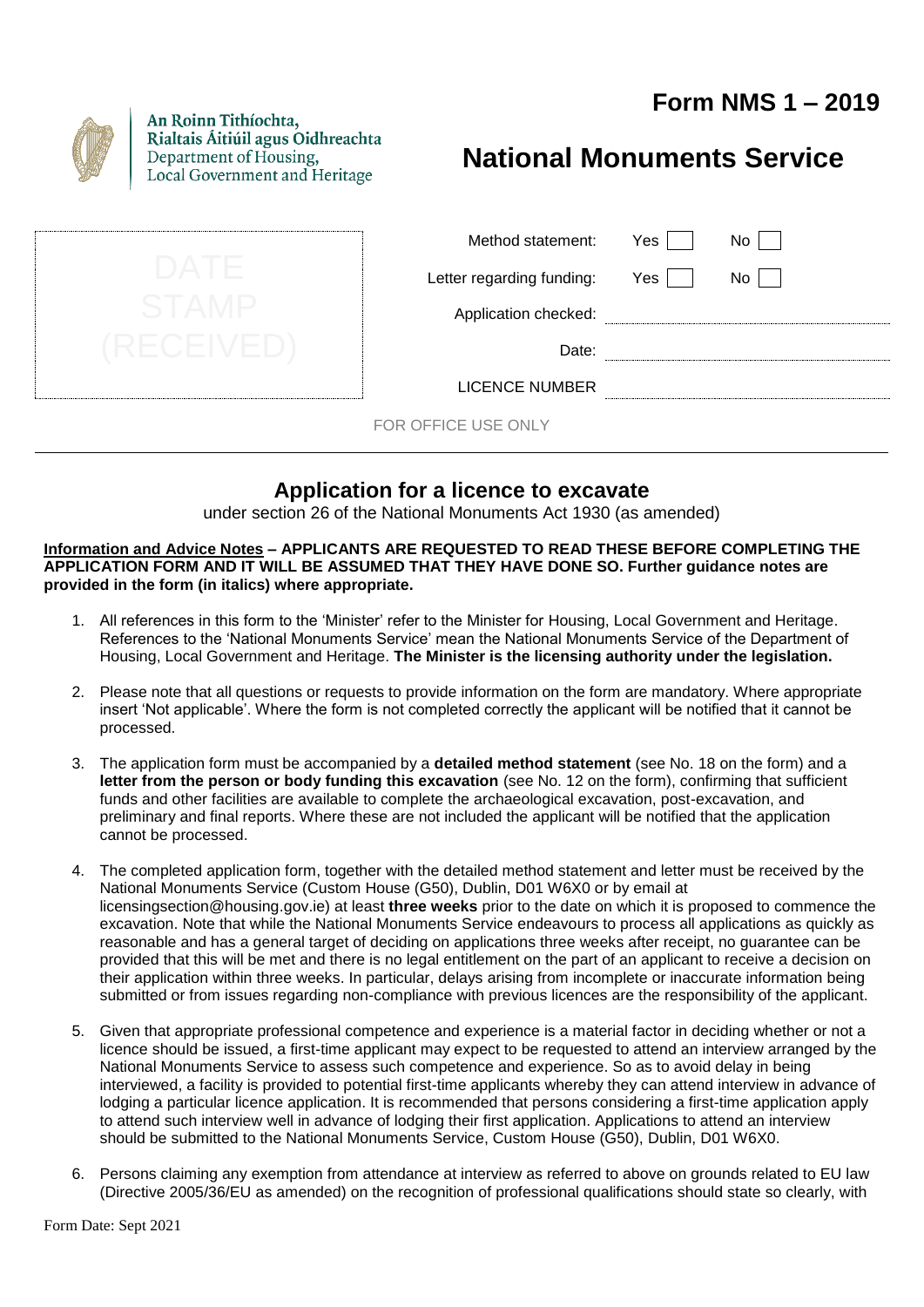supporting material, when lodging a particular licence application. The National Monuments Service cannot accept responsibility for any delay arising from an applicant failing to do so. Such an exemption may, in particular circumstances, be available to persons coming from another EU member state or member of the European Economic Area.

- 7. Please note that licences under section 26 of the National Monuments Act (as amended) are issued **at the discretion of the Minister**. The Minister may refuse a licence application and applicants should not assume that a licence will be granted on foot of any particular application. Furthermore, the Minister may insert in any licence such conditions or restrictions as she or he thinks proper. In addition to conditions appearing on this form, any licence issued may therefore be subject to particular conditions specified by the National Monuments Service.
- 8. The Director of the National Museum of Ireland is a statutory consultee in relation to licence applications, as provided under section 26(2) of the National Monuments Act 1930 (as amended).
- 9. In the normal course, a licence to excavate will only be issued for a single geographic extent. Reasons to support applications that seek to cover multiple locations must be set out in the method statement.
- 10. Under no circumstances must any excavation work be carried out before an applicant has been notified by the Minister that a licence has been issued to her/him. The carrying out of an unlicensed archaeological excavation is an offence under section 26(3) of the National Monuments Act 1930 (as amended). Such offence may be tried summarily or on indictment and serious penalties may apply on conviction (see section 26 (3) of the 1930 Act as amended by section 17 of the National Monuments (Amendment) Act 1987).
- 11. Finds of archaeological objects made in the course of a licensed archaeological excavation are exempt from the requirement under section 23 of the National Monuments Act 1930 (as amended) to report same to the Director of the National Museum of Ireland within 96 hours. No such exemption applies to finds of wrecks more than 100 years old and these must be reported to the Minister in accordance with statutory procedures under section 3 of the National Monuments (Amendment) Act 1987: breach of this requirement is an offence.
- 12. A person to whom an archaeological excavation licence has been issued has no exemption from the requirements of the National Monuments Acts 1930 to 2014 in respect of licensing of alteration of archaeological objects or the requirements of the National Cultural Institutions Act 1997 in respect of export of archaeological objects: breach of these requirements is an offence.
- 13. If it is proposed to use a detection device in the course of, or as part of, the archaeological excavation then a separate consent is required under section 2 of the National Monuments (Amendment) Act 1987.
- 14. In addition to the specific points noted in the two paragraphs above, it is essential to note that the issuing by the Minister of a licence under section 26 of the National Monuments Act 1930 does not, except where expressly provided under law, provide any exemption from other statutory or legal obligations. It is the obligation of the applicant to ensure that all such obligations are complied with and the Minister has no, and does not accept, responsibility or liability for any failure by the applicant to do so and the consequences (civil or criminal) which may arise from such failure. In particular, and without prejudice to the generality of the foregoing, the issuing of a licence under section 26 does not give the licensee any powers to enter lands or carry out works against the wishes of the owner or occupier.
- 15. A licence, if issued, will issue to the applicant, who will become the licensee under it. No other party than the licensee is bound by the conditions of a licence. It is of the utmost importance that an applicant understands this and that the National Monuments Service will, for example, have no powers under the National Monuments Acts to require any other party to fund the fulfilment of licence conditions. Applicants therefore need to ensure that they have in place before commencing any excavation work appropriate and enforceable contractual arrangements with the person or body which has engaged them to carry out the excavation. As part of this, applicants should consider putting in place arrangements under which funds for the carrying out of post-excavation work are secured even in the event of the person or body which engaged them running into financial difficulties.
- 16. There is no guarantee that any licence issued will be considered appropriate to be extended or transferred to another party. In the normal course, requests for extensions will not be considered more than two years after the completion of the excavation site works.
- 17. A person who accepts the transfer to them of a licence needs to understand that they will thereby be accepting full responsibility for compliance with the conditions of the licence. Such a person should therefore ensure, before accepting such transfer, that necessary funds are in place and that they will be able to rely on the contractual arrangements referred to at (15) above.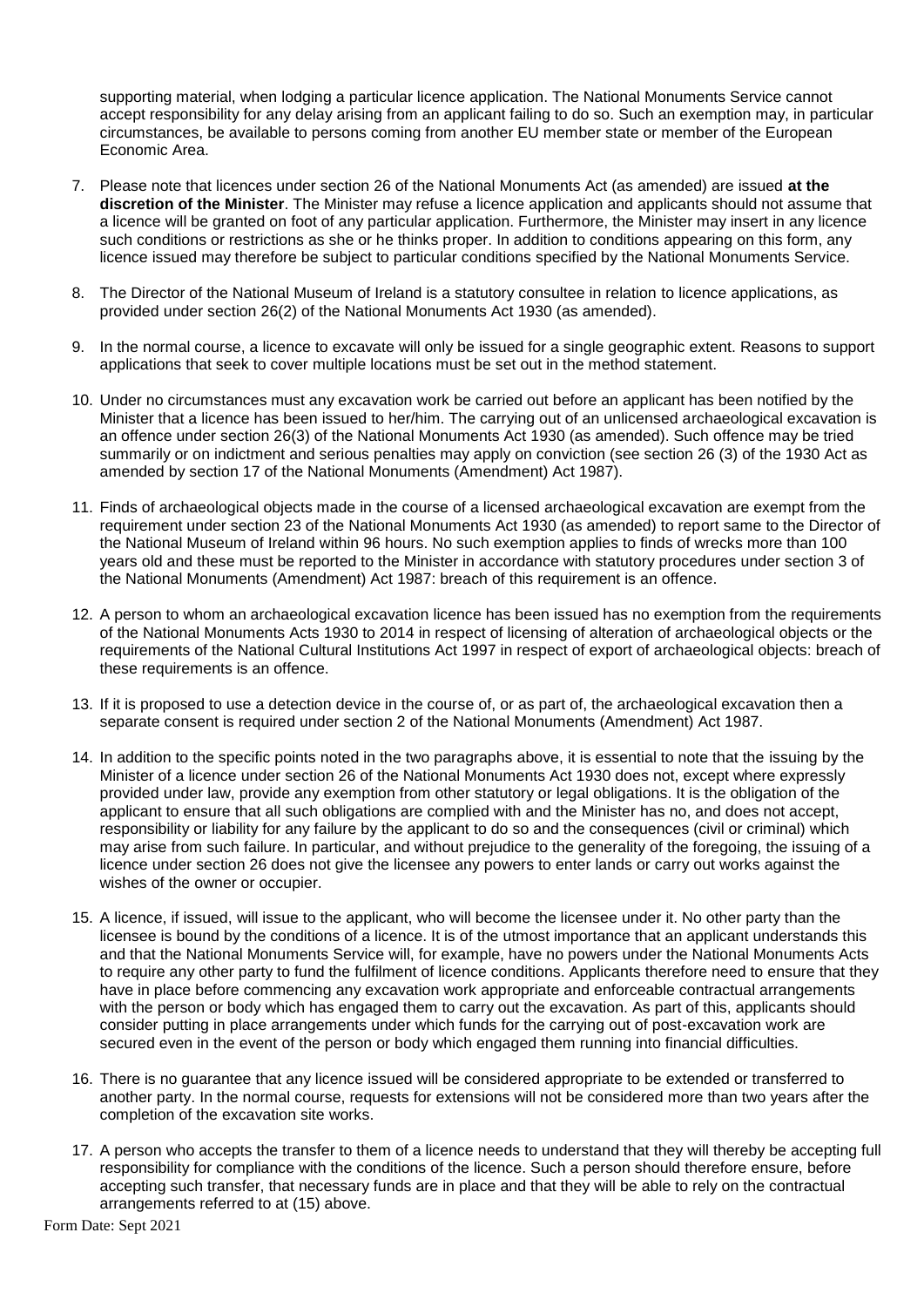18. All matters relating to employment and health and safety law which may arise in the course of the archaeological excavation or subsequently are matters for the applicant/licensee and the relevant statutory bodies and, depending on circumstances, the applicant/licensee's employer and the occupier of the lands. The Minister, the National Monuments Service and the National Museum of Ireland have no role in relation to such matters under the National Monuments Acts and any archaeological excavation licence.

### **Application for Licence under section 26 of the National Monuments (Amendment) Act 1930 (as amended) PRIVACY STATEMENT**

The Department of Housing, Local Government and Heritage is committed to protecting and respecting your privacy and employs appropriate technical and organisational measures to protect your information from unauthorised access. The Department will not process your personal data for any purpose other than that for which they were collected. Personal data may be exchanged with other Government Departments, local authorities, agencies under the aegis of the Department, or other public bodies, in certain circumstances where this is provided for by law.

The Department will only retain your personal data for as long as it is necessary for the purposes for which they were collected and subsequently processed. When the business need to retain this information has expired, it will be examined with a view to destroying the personal data as soon as possible, and in line with Department policy. Further information on Data Protection can be found on our website at:<http://www.housing.old.gov.ie/corporate/compliance/data-protection/data-protection>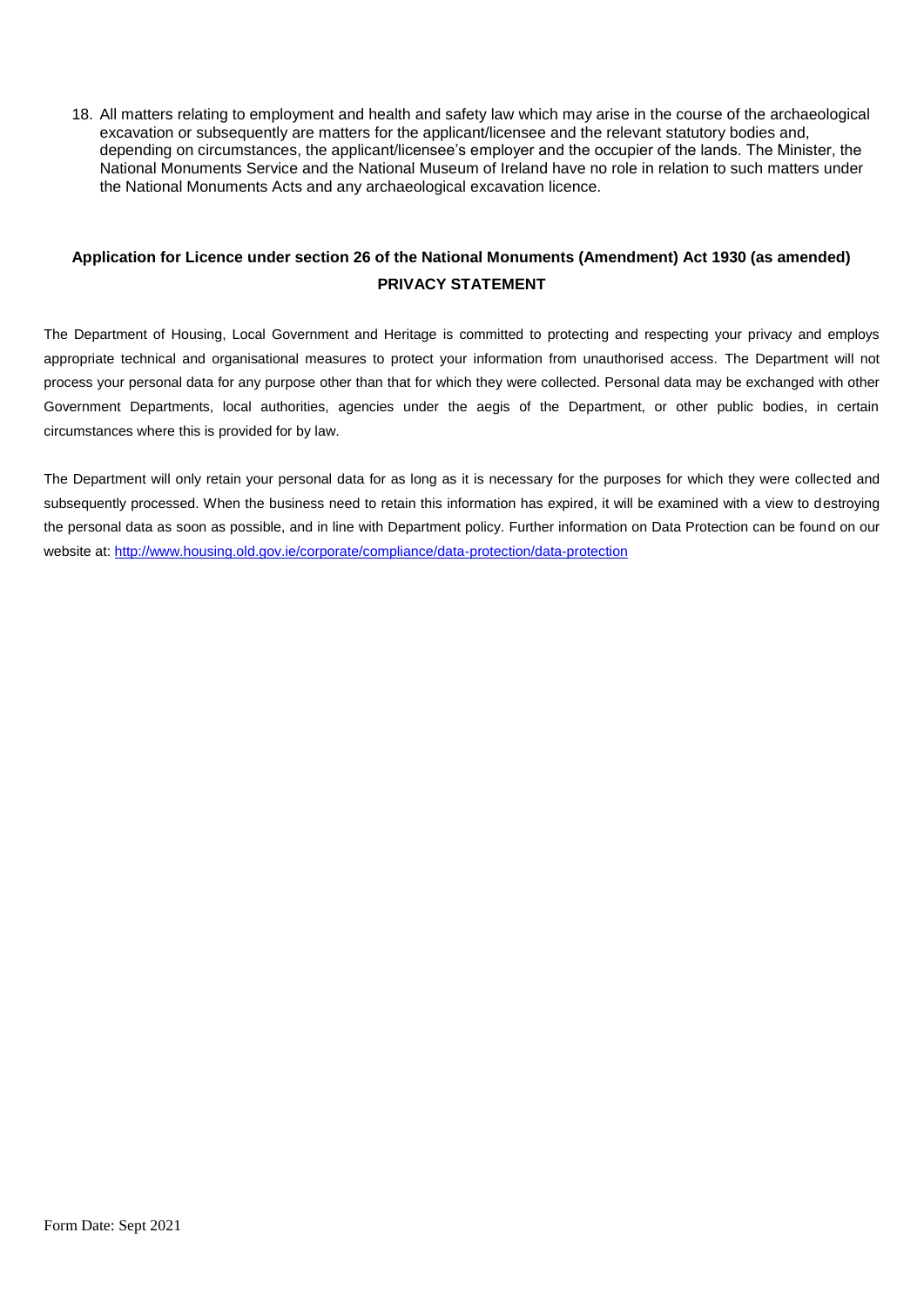# **APPLICATION FORM (NMS 1 – 2019)**

| 1. Applicant's name                                                                                                                                                                                                                                                    | <b>Address of applicant</b>                                          |
|------------------------------------------------------------------------------------------------------------------------------------------------------------------------------------------------------------------------------------------------------------------------|----------------------------------------------------------------------|
| <b>Email</b>                                                                                                                                                                                                                                                           |                                                                      |
| <b>Phone</b>                                                                                                                                                                                                                                                           |                                                                      |
| <b>Mobile</b>                                                                                                                                                                                                                                                          | Eircode / postcode                                                   |
| 2. Have you previously held a licence to excavate under section 26 of the National<br>Monuments Act 1930 (as amended)?                                                                                                                                                 | Yes<br>No.                                                           |
| 3. Reason for excavation<br>Conservation<br>Mitigation/rescue                                                                                                                                                                                                          | Monitoring<br>Research<br>Testing                                    |
| Rural<br>4a. Location of excavation<br>Urban                                                                                                                                                                                                                           | If a 'wreck' fill out details at 4c.<br>Underwater                   |
| <b>Townland</b><br>4b. County                                                                                                                                                                                                                                          |                                                                      |
| <b>City/town</b>                                                                                                                                                                                                                                                       | Number/street/road                                                   |
| <b>ITM</b> northing<br><b>ITM easting</b><br>These must be given for the centre of the site to be excavated or mid-point of a linear development. They can be<br>calculated using the 'locate' tool on the National Monuments Service Historic Environment Viewer (see |                                                                      |
| www.archaeology.ie).                                                                                                                                                                                                                                                   |                                                                      |
| Name of site (where relevant)                                                                                                                                                                                                                                          | e.g., Ennereilly Church                                              |
| 4c. Wreck name                                                                                                                                                                                                                                                         | Port of origin                                                       |
| If unknown insert 'Unknown'                                                                                                                                                                                                                                            | If unknown insert 'Unknown'                                          |
| Latitude                                                                                                                                                                                                                                                               | Longitude                                                            |
| 5. Classification                                                                                                                                                                                                                                                      | 6. SMR number                                                        |
|                                                                                                                                                                                                                                                                        |                                                                      |
| Type of monument/site for which the licence is<br>being sought.                                                                                                                                                                                                        | If the site does not have an SMR number, insert 'Not<br>applicable'. |
| 7. Owner of land / wreck                                                                                                                                                                                                                                               | <b>Address of owner</b>                                              |
| In present context the owner means the person<br>with sufficient legal interest in the land/wreck as to<br>have the authority to permit the proposed work.                                                                                                             |                                                                      |
|                                                                                                                                                                                                                                                                        | Eircode / postcode                                                   |
| 8. Has permission been granted by the owner to excavate?                                                                                                                                                                                                               | Yes<br>No                                                            |
| If the answer is 'No' please provide an explanation in the method statement.                                                                                                                                                                                           |                                                                      |
| 9. Have you inspected the site?                                                                                                                                                                                                                                        | Yes<br>No                                                            |
| Form Date: Sept 2021                                                                                                                                                                                                                                                   |                                                                      |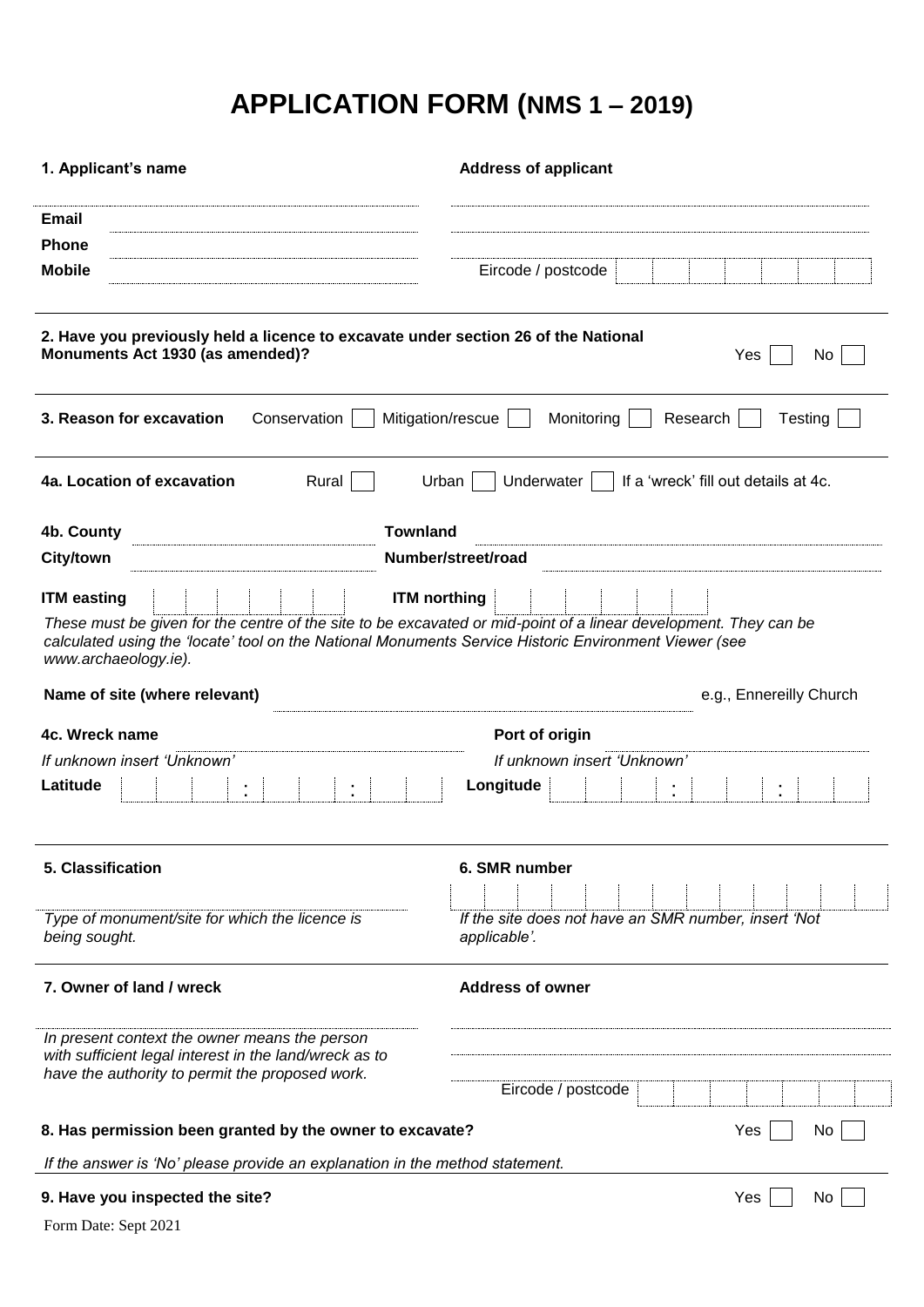*If the answer is 'No' please provide an explanation in the method statement.*

| 10a. Duration of licence sought            | From |    |    |             | to |    |    |      |  |
|--------------------------------------------|------|----|----|-------------|----|----|----|------|--|
|                                            |      | dd | mm | <b>YYYY</b> |    | dd | mm | уууу |  |
| 10b. Duration of archaeological excavation | From |    |    |             | to |    |    |      |  |
|                                            |      | dd | mm | уууу        |    | dd | mm | уууу |  |

*The dates submitted must relate to the expected timeframe of the proposed excavation. In the normal course the dates of the 'duration of licence sought' and the 'duration of archaeological excavation' should be the same. Where the period within which the archaeological excavation will actually take place is not known with certainty, the applicant should try to state as closely as possible when the excavation will take place. Please note that applications will not be accepted where unreasonably lengthy periods are proposed. Therefore, the justification for seeking the length sought should be set out in the method statement.*

**11a. If you are undertaking the excavation as an employee / sub-contractor of an archaeological firm please supply the contact details of the firm.**

| Name of firm  |                                                                                                       | <b>Address of firm</b> |  |  |  |  |  |  |  |
|---------------|-------------------------------------------------------------------------------------------------------|------------------------|--|--|--|--|--|--|--|
|               |                                                                                                       |                        |  |  |  |  |  |  |  |
| Email         |                                                                                                       |                        |  |  |  |  |  |  |  |
| <b>Phone</b>  |                                                                                                       |                        |  |  |  |  |  |  |  |
| <b>Mobile</b> |                                                                                                       | Eircode / postcode     |  |  |  |  |  |  |  |
|               | If you are not an employee / sub-contractor of an archaeological firm please insert 'Not applicable'. |                        |  |  |  |  |  |  |  |

**11b. Please supply the name and contact details of the person or body funding this excavation. Name Address**

| Email         |                    |  |  |
|---------------|--------------------|--|--|
| Phone         |                    |  |  |
| <b>Mobile</b> | Eircode / postcode |  |  |
|               |                    |  |  |

 $Yes \Box No \Box$ 

**12. Have you enclosed with this application a letter from the person or body (referred to in 11b) confirming that sufficient funds and other facilities are available to complete the archaeological excavation and associated post-excavation work, including preparation of preliminary and final reports (including specialist reports) to the standard required under the licence, if granted? Note that the letter submitted must adhere to the form and content of the template letter appended to this Application Form.**

*Failure to submit this letter will mean that the licence application cannot be processed.*

| 13. Do you understand that, as licensee, it will be your responsibility to comply with and<br>fulfil the conditions of the licence and, therefore, you must ensure that all necessary funds<br>are in place to do so, including the funding of post-excavation work? | Yes | No I |
|----------------------------------------------------------------------------------------------------------------------------------------------------------------------------------------------------------------------------------------------------------------------|-----|------|
| 14a. Where the application results from planning or other<br>development control conditions please provide the name of the<br>Planning Authority or relevant development control body.                                                                               |     |      |

| 14b. Is a full copy of the planning / control conditions relating to the site attached? | Yes I | - Nc |  |
|-----------------------------------------------------------------------------------------|-------|------|--|
|-----------------------------------------------------------------------------------------|-------|------|--|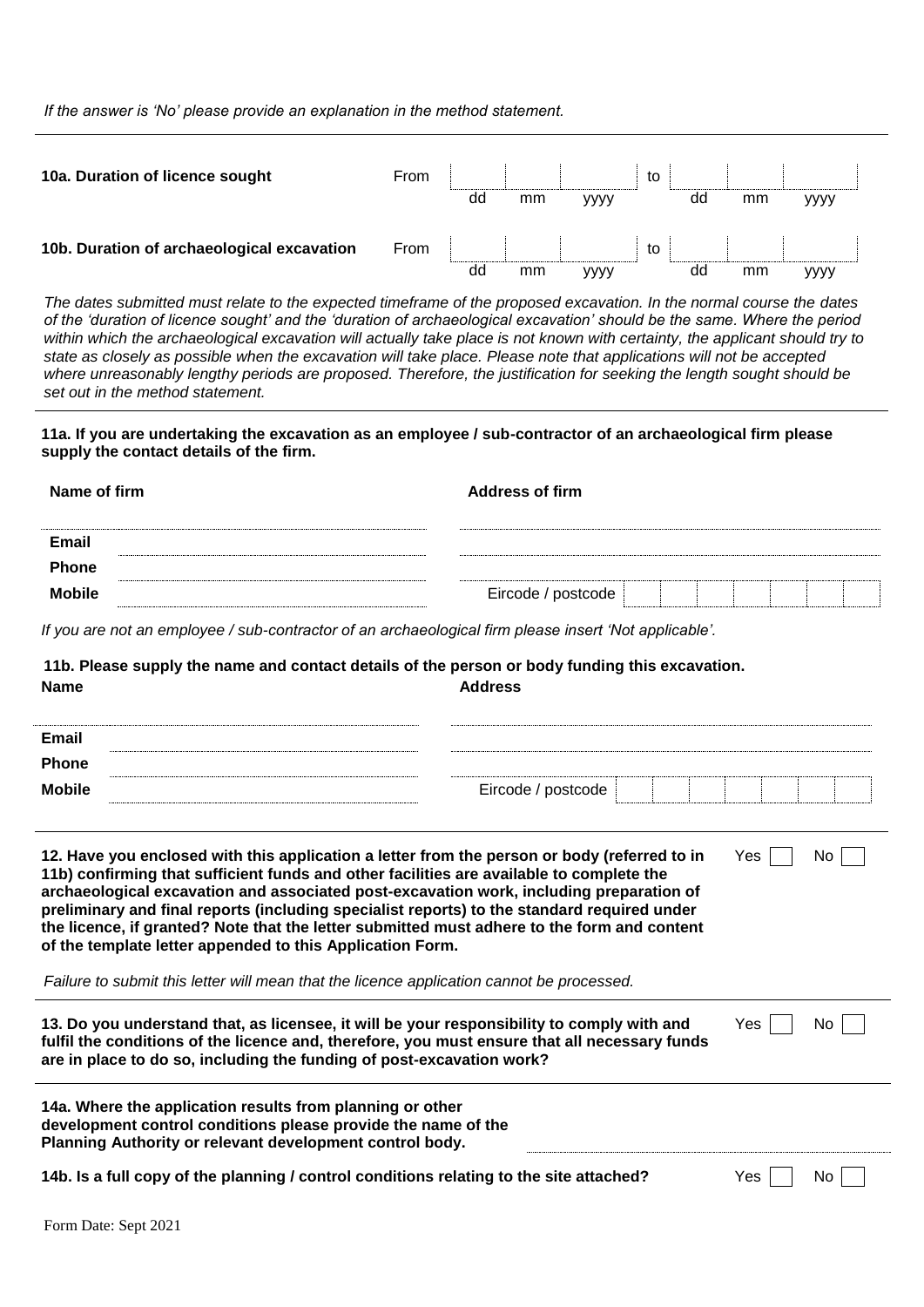#### **14c. In the case of a Planning Authority, please supply the Planning Register No.**

*The above sections must be filled out where the application to excavate results from a planning or other development control condition/consent/decision. A full copy of the relevant planning condition/consent/decision must be attached and not just those relating to archaeology. Where the application is not the result of planning or other development control conditions insert 'Not applicable' and provide an explanation in the method statement.*

|    | 15a. Is the excavation covered under a Code of Practice?<br>A code of practice refers to where such has been agreed between the Minister and another body.                                                                                                                                                                                                                     | Yes | No. |  |  |  |
|----|--------------------------------------------------------------------------------------------------------------------------------------------------------------------------------------------------------------------------------------------------------------------------------------------------------------------------------------------------------------------------------|-----|-----|--|--|--|
|    | 15b. If yes, please provide the name of the relevant party to the Code.                                                                                                                                                                                                                                                                                                        |     |     |  |  |  |
|    | 15c. Where the relevant code provides for a Project Archaeologist has she/he approved<br>this application?                                                                                                                                                                                                                                                                     | Yes | No. |  |  |  |
|    | 15d. If yes, please provide the name of the Project Archaeologist.                                                                                                                                                                                                                                                                                                             |     |     |  |  |  |
|    | Sections b, c and d must be filled out where the application to excavate results from a code of practice between the<br>Minister and another body.                                                                                                                                                                                                                             |     |     |  |  |  |
|    | 16a. Do you understand that any archaeological objects recovered in the course of the<br>proposed excavation will be State property?                                                                                                                                                                                                                                           | Yes | No  |  |  |  |
|    | 16b. Do you understand that the final place of deposition of any archaeological objects<br>recovered in the course of the proposed excavation will be the National Museum of Ireland,<br>unless otherwise agreed with the National Museum of Ireland, and that deposition must be<br>done in accordance with all or any standards specified by the National Museum of Ireland? | Yes | No  |  |  |  |
|    | 16c. Where will the archaeological objects be housed during<br>post-excavation?                                                                                                                                                                                                                                                                                                |     |     |  |  |  |
|    | 16d. Name(s) of finds conservator(s)?                                                                                                                                                                                                                                                                                                                                          |     |     |  |  |  |
|    | 17a. Do you understand that the final place of deposition of the archaeological archive will<br>Yes<br>No.<br>be the National Monuments Service, unless otherwise agreed?                                                                                                                                                                                                      |     |     |  |  |  |
|    |                                                                                                                                                                                                                                                                                                                                                                                |     |     |  |  |  |
|    | 17b. Where will the site archive be housed pending final<br>deposition?                                                                                                                                                                                                                                                                                                        |     |     |  |  |  |
|    | 18. Content of method statement. Please tick the boxes to confirm that the following are included:                                                                                                                                                                                                                                                                             |     |     |  |  |  |
|    | 1. Summary: Provide a summary of the proposed excavation, purpose and details of duration.                                                                                                                                                                                                                                                                                     |     | Yes |  |  |  |
|    | Location description: Provide a description of the site location (county, townland and/or town/street and<br>house/site number) and other details re topography and situation.                                                                                                                                                                                                 |     | Yes |  |  |  |
|    | 3. Location map: Provide copy of OSi map (1:5000) for rural areas and (1:1000) for urban areas. In the case<br>of maritime excavations, provide a copy of the relevant admiralty chart.                                                                                                                                                                                        |     | Yes |  |  |  |
| 4. | Location site plans: Site plan showing the location and layout of the proposed cuttings. The length and width of<br>proposed cuttings should be stated clearly and all plans of the proposed excavation must have a scale on them.<br>This must be at a suitable scale and on a map base that can be linked to current OSi mapping.                                            |     | Yes |  |  |  |
|    | 5. Aims of the excavation: Description of research objectives and planning history (as appropriate). Description<br>of local archaeological context - previous excavations/surveys. Description of archaeological potential of the<br>site/location.                                                                                                                           |     | Yes |  |  |  |
| 6. | <b>Excavation strategy:</b> Describe the excavation area (including cuttings) and method of excavation.                                                                                                                                                                                                                                                                        |     | Yes |  |  |  |

Form Date: Sept 2021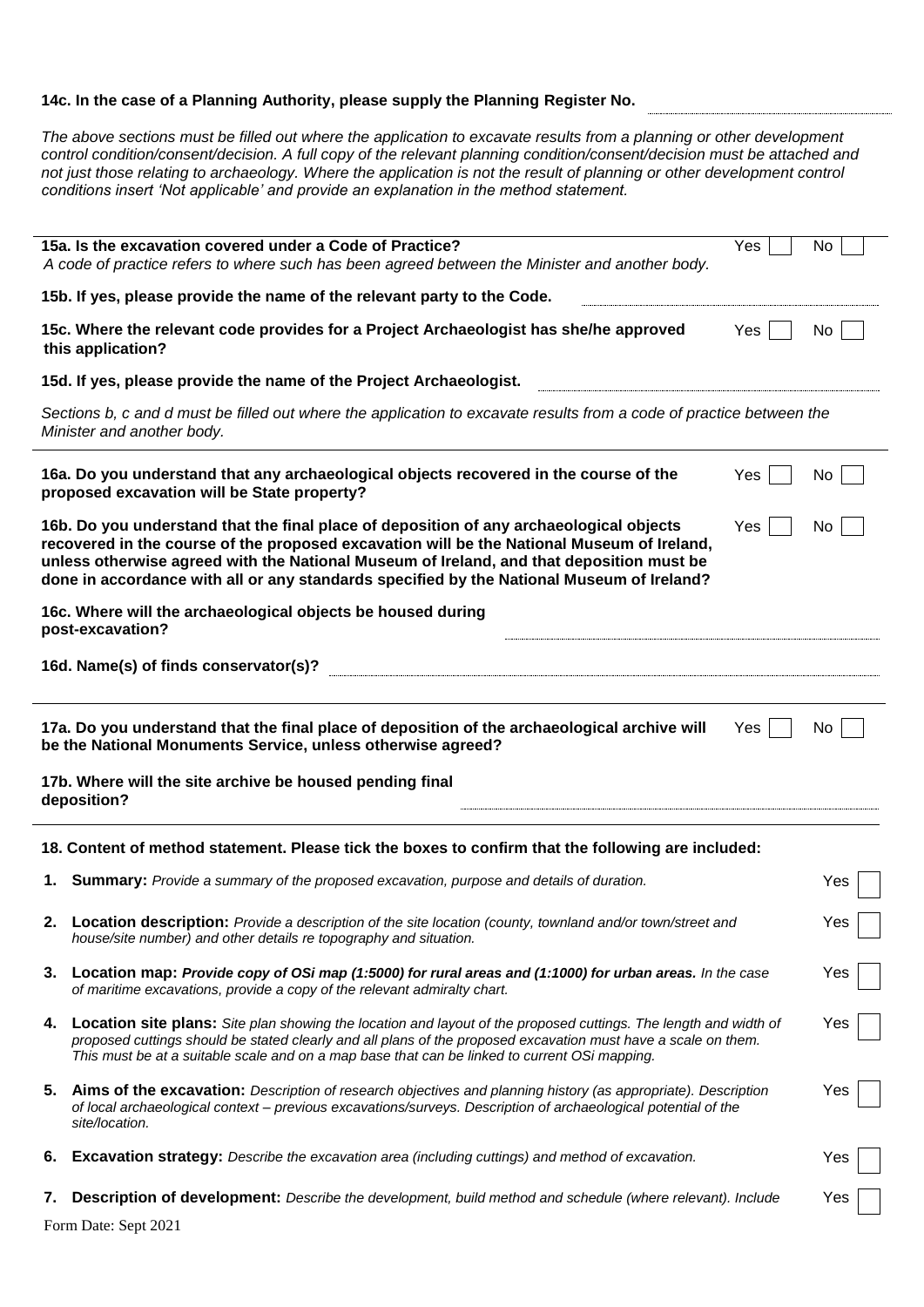|    | planning condition and explain timescales involved and time restrictions (if any).                                                                                                                                    |     |  |
|----|-----------------------------------------------------------------------------------------------------------------------------------------------------------------------------------------------------------------------|-----|--|
| 8. | Constraints on archaeological methods: Outline safety hazards, piling/shoring/access (if applicable).                                                                                                                 | Yes |  |
| 9. | <b>Illustrations:</b> Where relevant include aerial photographs (vertical and/or oblique) or ground photography to<br>illustrate the method statement.                                                                | Yes |  |
|    | 10. Excavation team: Outline the team structure – number of personnel (e.g. archaeologists, supervisors), the back-<br>up measures, and logistical support (e.g. details of excavation team on call, if applicable).  | Yes |  |
|    | 11. Finds retrieval strategy: The detailed finds retrieval strategy must be site specific. Describe in detail the<br>methods and equipment to be used.                                                                | Yes |  |
|    | <b>12. Sampling and analysis:</b> The method statement will indicate what programme of sampling and post-excavation<br>analysis will be undertaken as appropriate and in accordance with best practice.               | Yes |  |
|    | <b>13. Conservation:</b> Outline the on-site facilities, off-site facilities, site/monument conservation implications.                                                                                                | Yes |  |
|    | 14. Specialists: Provide names and addresses of relevant qualified specialists. Note: If the site is likely to produce<br>human remains then name and address of qualified osteoarchaeologist must be included.       | Yes |  |
|    | <b>15. Storage:</b> Outline where the storage of finds and site archive will be housed and under what conditions after<br>completion of the fieldwork component.                                                      | Yes |  |
|    | 16. Reporting: Specify delivery dates for the preliminary report, excavations ie report and final report. The dates<br>specified must be in accordance with conditions of the licence relating to lodging of reports. | Yes |  |

#### *Conditions to which any licence issued under section 26 of the National Monuments Act 1930 (as amended) are subject.*

Any licence issued will be subject to the following conditions and any other conditions that may be specified to the licensee.

- **1.** This licence is issued on the basis of information provided by the applicant and on the understanding that all information provided with the application, and associated statements made by the applicant, are accurate and truthful.
- **2.** The licensee must obtain permission from the owner of the land/ wreck to carry out the excavation and particularly to alter, dig or excavate in or under the site before availing of this licence. No responsibility or liability shall attach to the Minister for failure on the part of the licensee to obtain such permission.
- **3.** By accepting the licence, the applicant acknowledges that the Minister is not responsible or liable in any manner for any loss or injury to persons or property in any way arising from the licensed activities.
- **4.** The licensee shall restore the land to its original condition on termination of this licence, unless otherwise directed by the landowner.
- **5.** The licensee shall comply in all respects with the provisions of the National Monuments Acts 1930 to 2014 and any Acts altering, amending or replacing those Acts. Copies of the Acts are available from the National Monuments Service website www.archaeology.ie and from Government Publications (see http://www.opw.ie/en/governmentpublications/).
- **6.** Under the provisions of section 2 of the National Monuments (Amendment) Act 1994 the ownership of an archaeological object found in the State which has no known owner at the time it is found stands vested in the State. The National Museum of Ireland is the State repository for all such archaeological objects. The licensee shall adhere to the directions of the Director of the National Museum of Ireland in relation to the final disposition/location of any archaeological objects and the temporary storage of finds and also to advice notes issued by the National Museum of Ireland. Separate licences must be applied for under the relevant provisions of the National Monuments Acts 1930 to 2014 and the National Cultural Institutions Act 1997 if it is intended to alter (which includes to destructively sample), or export any archaeological object recovered during the excavation.
- **7.** The licensee shall be given a reference number in relation to each excavation or part thereof which shall be used in all correspondence relating to the excavation and for the numbering of finds (if any) recovered during the excavation. The licensee shall also comply with the requirements of the National Museum of Ireland as regards to the numbering and care of archaeological objects.
- **8.** The licensee shall conduct the excavation in accordance with the method statement as submitted with the applicant's application for a licence under section 26 of the National Monuments Act 1930 (as amended) and also in accordance with the

Form Date: Sept 2021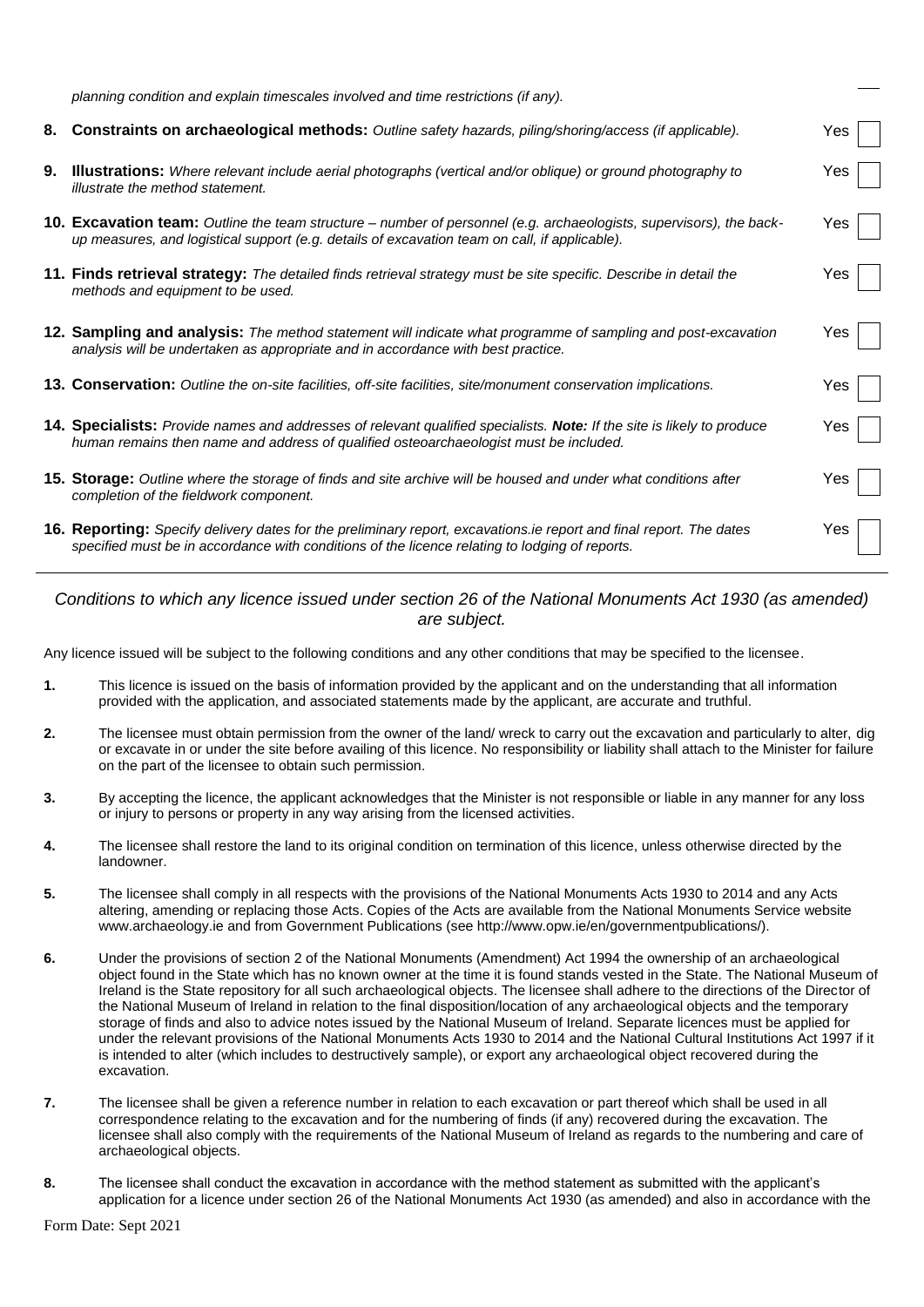information provided (including answers given) in or on the application form submitted with that application, subject to any amendment approved by the National Monuments Service prior to the issue of this licence. Once the licence has been issued, any proposed amendment or variation to the methodology set out in those documents must be submitted in advance to the National Monuments Service and can only be proceeded with if approved by the National Monuments Service.

- **9.** The licensee shall comply with the *Policy and Guidelines on Archaeological Excavations* (1999) and any subsequent policies, guidance or advice, issued by, or on behalf of the Minister and advice notes issued by the National Museum of Ireland.
- **10.** Unanticipated discovery of human remains must be reported as soon as possible to the National Monuments Service and the National Museum of Ireland.

#### **11.** (1) The licensee shall:

- a) Lodge **one digital (PDF/A format on CD or USB) and two hard copies** of a Preliminary Report on the excavation with the National Monuments Service, and **one digital (PDF/A format on CD or USB) and one hard copy** of same with the National Museum of Ireland within four weeks of the completion of the excavation. The Preliminary Report **must** be in the recommended format set out in the *Guidelines for Authors of Reports on Archaeological Excavations* (2006) issued by the National Monuments Service. Note that the coordinate referencing system in current use is the Irish Transverse Mercator (ITM) and not the 'National Grid' as set out in the Guidelines (pp. 3, 5, 8).
- b) Lodge as an appendix within the preliminary report (referred to in (a) above) a 'Monument Report Form' for every previouslyunrecorded monument discovered in the course of the excavation. The monument classification used on the form must accord with that operated by the National Monuments Service (see www.archaeology.ie Historic Environment viewer).
- c) Unless otherwise agreed with the Minister, lodge, within twelve months of completion of the excavation, **one digital (PDF/A format on CD or USB) and two hard copies** of the Final Report on the excavation with the National Monuments Service, and **one digital (PDF/A format on CD or USB) and one hard copy** of same with the National Museum of Ireland. The Final Report **must** be in the recommended format set out in the *Guidelines for Authors of Reports on Archaeological Excavations* (2006) issued by the National Monuments Service. Note that the coordinate referencing system in current use is the Irish Transverse Mercator (ITM) and not the 'National Grid' as set out in the Guidelines (pp. 3, 5, 8). This report must be to publication standard and include a full account, suitably illustrated, of all archaeological features, finds and stratigraphy along with a discussion and specialist reports.
- d) Publish a concise report to the standard accepted for publication on the www.excavations.ie website for the year in which the licence is valid.
- e) Lodge with the National Monuments Service one copy of any publication where the results of the excavation have been published.
- f) Without prejudice to any of the above, where the licensee submits a written report on the excavation to another person or body prior to having submitted the reports referred to above to the National Monuments Service then the licensee shall notify the National Monuments Service in writing (which may be in email form) that such report has been submitted to that other person or body.

(2) Without prejudice to any other requirements regarding the format of a report to be submitted to the National Monuments Service and the National Museum of Ireland in accordance with the above, all such reports shall be in two separately bound parts (or in the case of digital copies two separate files) as follows:

#### *First Part*

The first part shall contain purely archaeological information, i.e. the nature of the site in archaeological terms and the results in archaeological terms of the archaeological excavation. This part shall be identified using the references number provided to the licensee under Condition 7 above. The first part shall, in particular, contain no personal data other than the name of the licensee.

*Second Part*

The second part shall contain other information where appropriate to be provided regarding the archaeological excavation, e.g. owner of the site, reasons for carrying out the archaeological excavation (other than archaeological research), information regarding funding and planning and development issues. This second part shall be identified with the same reference number but with an "X" appended.

- **12.** The Minister may publish or make generally available in any form (including printed or electronic form which, without prejudice to any other form of publication or making available, may include publishing or making available on the internet), any report, or part thereof, submitted under or in fulfilment of the conditions of this licence. A copy of a report so published or made available may identify the licensee.
- **13.** The final place of deposition of all archives associated with the archaeological excavation shall be the National Monuments Service archive except as may be otherwise directed by the Minister, which direction (which shall be complied with by the licensee) may provide for the deposition (in such manner as the Minister may determine) of the archives in another appropriate place or places or their disposal (whether in whole or part) in such manner as the Minister may determine. Where the final place of deposition is the National Monuments Service archive, the licensee shall comply with all directions and requirements of the Minister in regard to the manner and timing in which the archives are presented for deposition. Pending the deposition or disposal of the archives in accordance with the foregoing, the licensee shall maintain the archives safely and securely and shall advise the Minister, as and when requested, as to their location and the provision being made for their safety and security and shall provide access to the officers or agents of the Minister to inspect the archives at any reasonable time. Nothing in the foregoing shall oblige the Minister to accept deposition of all or part of the archives in the National Monuments Service archive, or to otherwise accept any responsibility for the archives, unless the Minister is satisfied that all other conditions of the licence have been complied with or fulfilled and that it is appropriate to accept such deposition or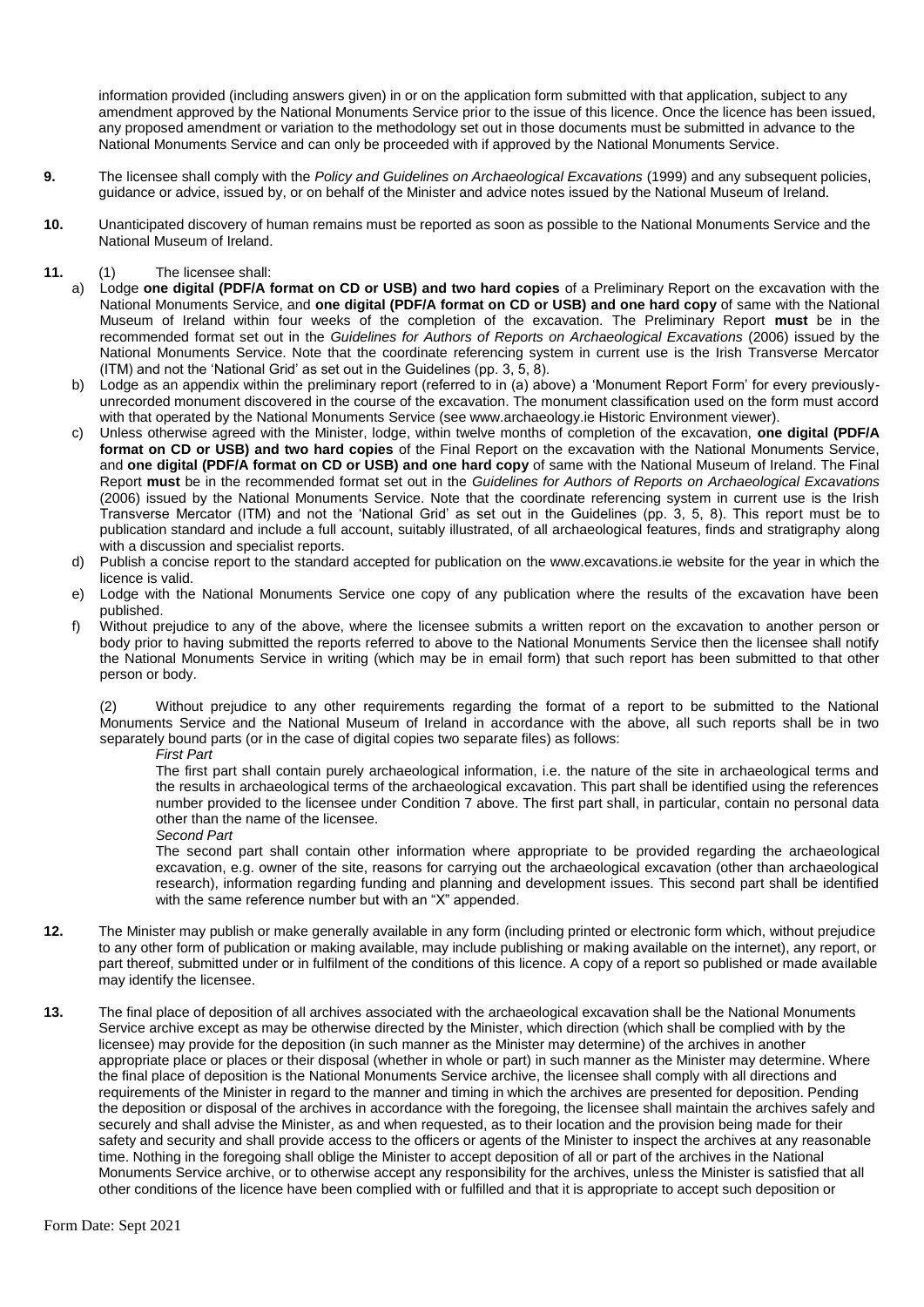responsibility. In the foregoing 'archives' includes plans, drawings, photographs, site notebooks, record sheets, context sheets, finds lists or similar or related material whether in paper, hard copy or digital form.

- **14.** Officers, servants or agents of the Minister or the Board of the National Museum of Ireland may inspect at any reasonable time the archaeological excavation to which this licence applies and (without prejudice to the provisions of condition 13) any associated storage facilities, archives or records and the licensee shall facilitate any such inspection. In the foregoing 'reasonable time' includes (but is not limited to) any time when archaeological excavation work is being carried out on or at the location of the archaeological excavation or any time when post-excavation is being undertaken.
- **15.** The licensee accepts that failure by her or him to comply with or fulfil any of the above conditions shall be grounds for the Minister to refuse to issue to her or him any further or other licence under section 26 of the National Monuments Act 1930 (as amended), or to otherwise authorise or permit her or him under any other provision of the National Monuments Acts 1930 to 2014 to carry out archaeological excavation, until such time as such non-compliance or non-fulfilment has been rectified to the satisfaction of the Minister in such manner as the Minister may determine. Nothing in this condition shall be interpreted as obliging the Minister to issue or grant any particular licence or consent which may be applied for under the National Monuments Acts 1930 to 2014. An applicant aggrieved by a refusal by the Minister pursuant to this Condition to issue or grant a licence or consent may request the Minister to review the decision. Where such a review is requested, the Minister will appoint an independent and appropriately qualified person or persons to review the case and make a recommendation to the Minister. The final decision on the matter will rest with the Minister. Any applicant requesting a review under the provisions of this Condition must comply with any procedures specified by the Minister for requesting such a review and provide any information reasonably requested by the Minister or the independent person or persons appointed by the Minister under this Condition, including making themselves or any documents, records, objects or other material associated with the archaeological excavation available for interview or examination as the case may be.
- **16.** This licence may be revoked or suspended by the Minister on grounds of breach of, or non-compliance with, any condition of this licence or otherwise on the grounds that such revocation or suspension is necessary in the interests of protection of the archaeological heritage or otherwise in the public interest. This is without prejudice to any powers of the Minister under any enactment.
- **17.** The licensee shall notify the National Monuments Service in writing (which may be in email form) of the commencement of the excavation and of the conclusion or cessation (whether temporary or permanent) of archaeological excavation at the location to which the licence relates. Such notification shall take place as soon as may be after such commencement, conclusion or cessation.
- **18.** If the licensee decides or become aware that the licence will no longer be availed of within the time period for which it was issued, then the licensee shall as soon as may be notify the National Monuments Service in writing (which may be in email form) of this.

I declare that all the information provided by me in completing the above application form is accurate. I further declare and acknowledge that I have read and understood all notes and guidance on this form, and that I have also read and understood the above conditions and am aware that, except as may be otherwise determined and specified by the Minister, the above conditions will apply to any licence which may be issued to me on foot of this application.

| Signature:* | * The fo |
|-------------|----------|
|             | scanne   |
| Date:       | be sı    |

*Sigmath must be signed and dated by the applicant in person: scanned copies of a signature are not acceptable. The form may be submitted in hard copy or scanned and submitted in digital format (see Preamble no. 4 at the beginning of the form).*

## **APPENDIX**

## **Template of letter to be enclosed with application, as referred to in Question 12 of this Application Form**

To [INSERT NAME OF APPLICANT] and [INSERT NAME OF FIRM, IF ANY, OF WHICH APPLICANT IS AN EMPLOYEE],

On behalf of [INSERT NAME OF COMPANY OR OTHER BODY OR DELETE AS APPROPRIATE], I confirm that in the event of [INSERT NAME OF APPLICANT FOR LICENCE] being granted a licence to